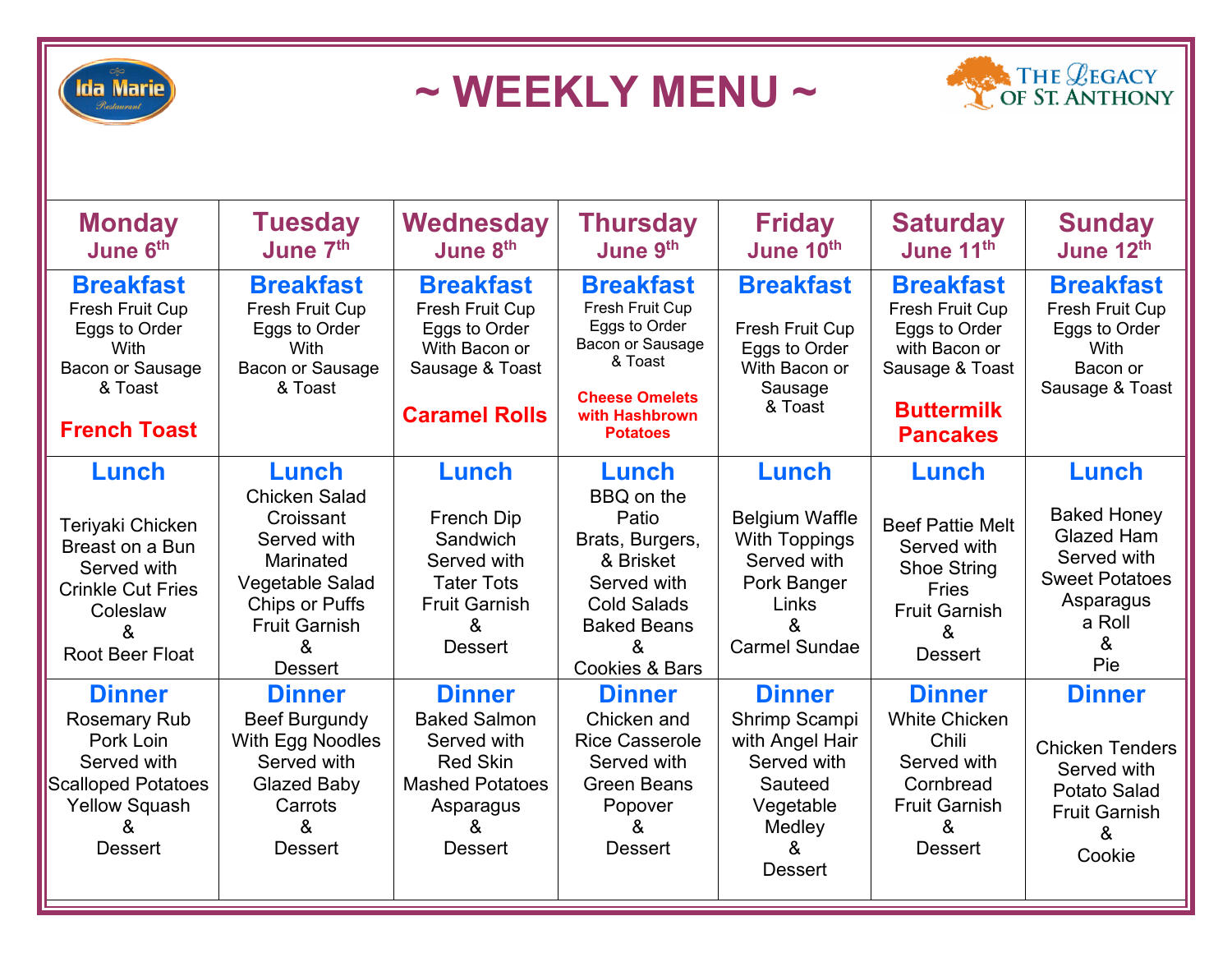**Items always available at breakfast:** Fruit, Assorted Cold Cereals, Pastries and Toast Eggs to order \*omelets not included\*

**Special Item for this Week Cod Filet on Bun Served with Cottage Cheese Peach Salad**

**or** 

**The Blue Cheese Wedge Salad Served with Choice of Dressing**

**Lunch and Dinner Alternatives:**

**Pub Burger, Grilled Cheese, Served with Chips A Dinner Side Salad May be Substituted for any Starch or Vegetable** 

*Breakfast* **7:45 am-9:00 am**

*Lunch* **11:30 am-1:00 pm**

*Dinner* **4:30 pm-6:00pm**

(612) 843-3700

Lang **Nelson**